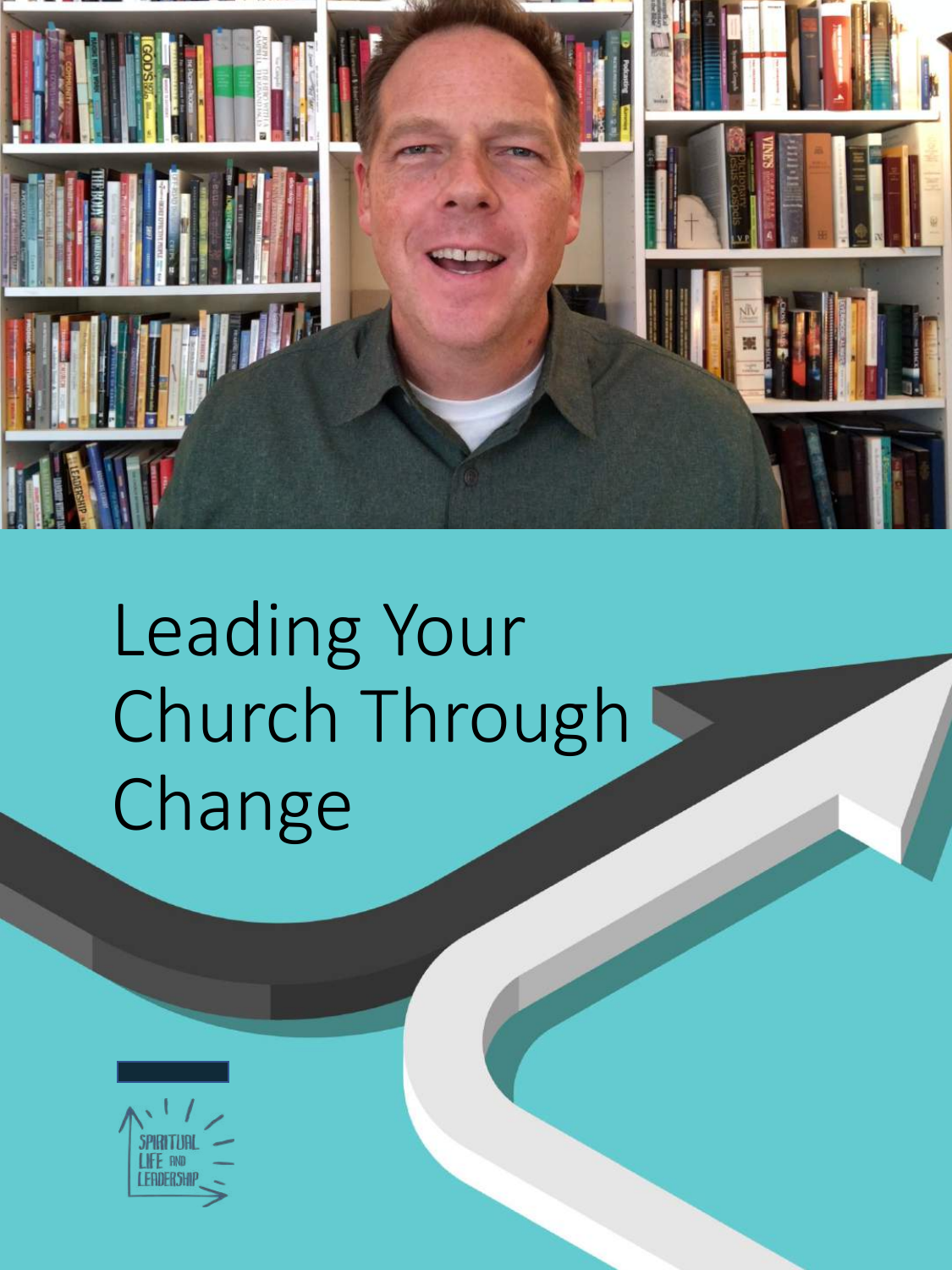# Table of Contents

# Part 1 The Dangers of Forcing Change

### Part 2

Action + Reflection = Transformation

## Part 3

How to Implement Action Reflection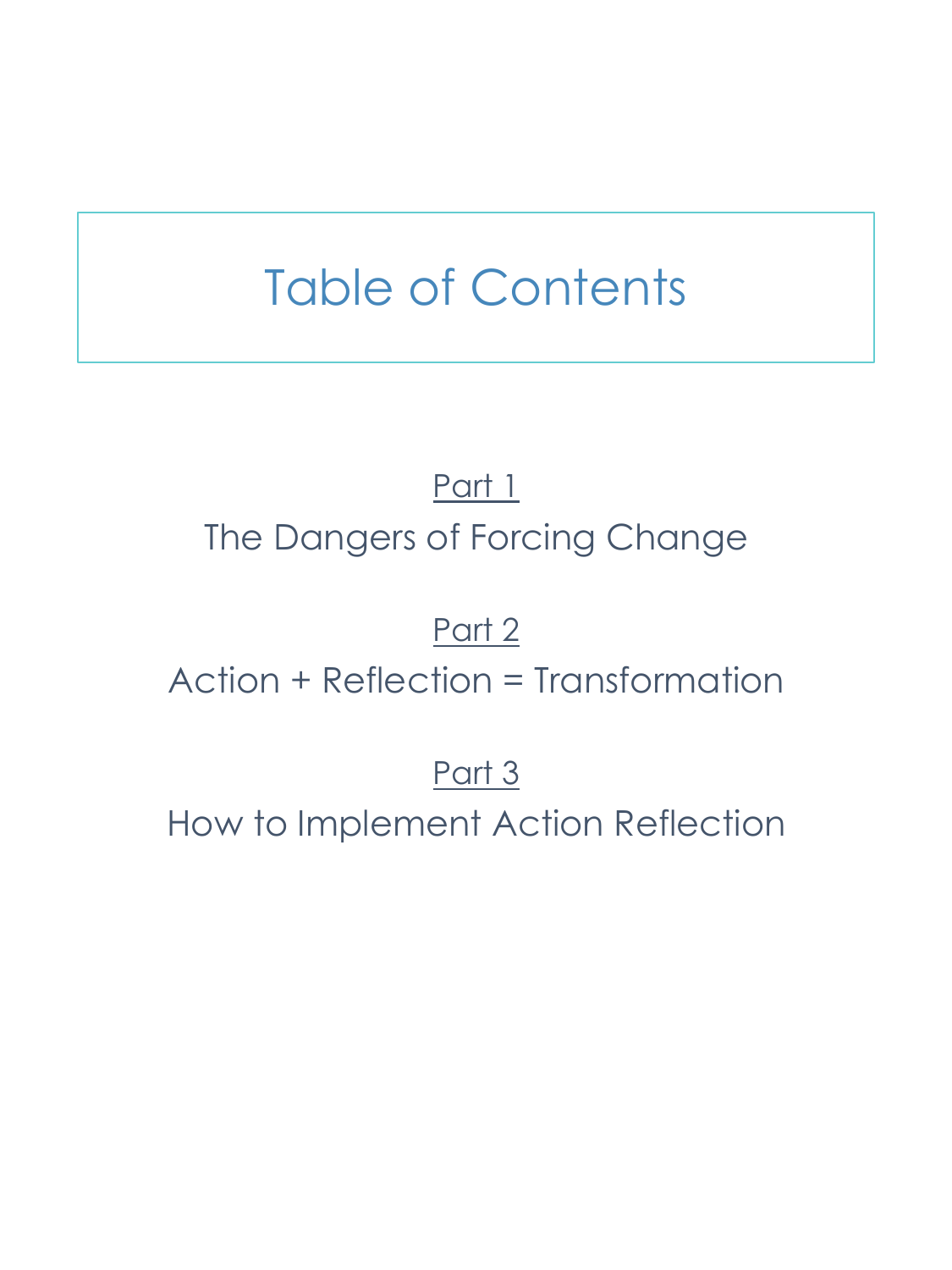#### Leading Your Church Through Change Study Guide

#### Are you ready?!

I am so glad you've opted into this course, *Leading Your Church Through Change*. Why? Because the church is faced with change on every side. Some of that change is helpful. Some is challenging.

But change is always an invitation. It is an invitation to adapt and to discover the new things that God is up to in the world.

As you work through this course, I hope you will be inspired to invite your congregation to, not only embrace change, but engage in the change process of action-reflection, so that they might discover the unique way God is calling them to participate in the mission of God.

Blessings on your journey.

Markus

Markus Watson Author, *Beyond Thingification* Host, *Spiritual Life and Leadership*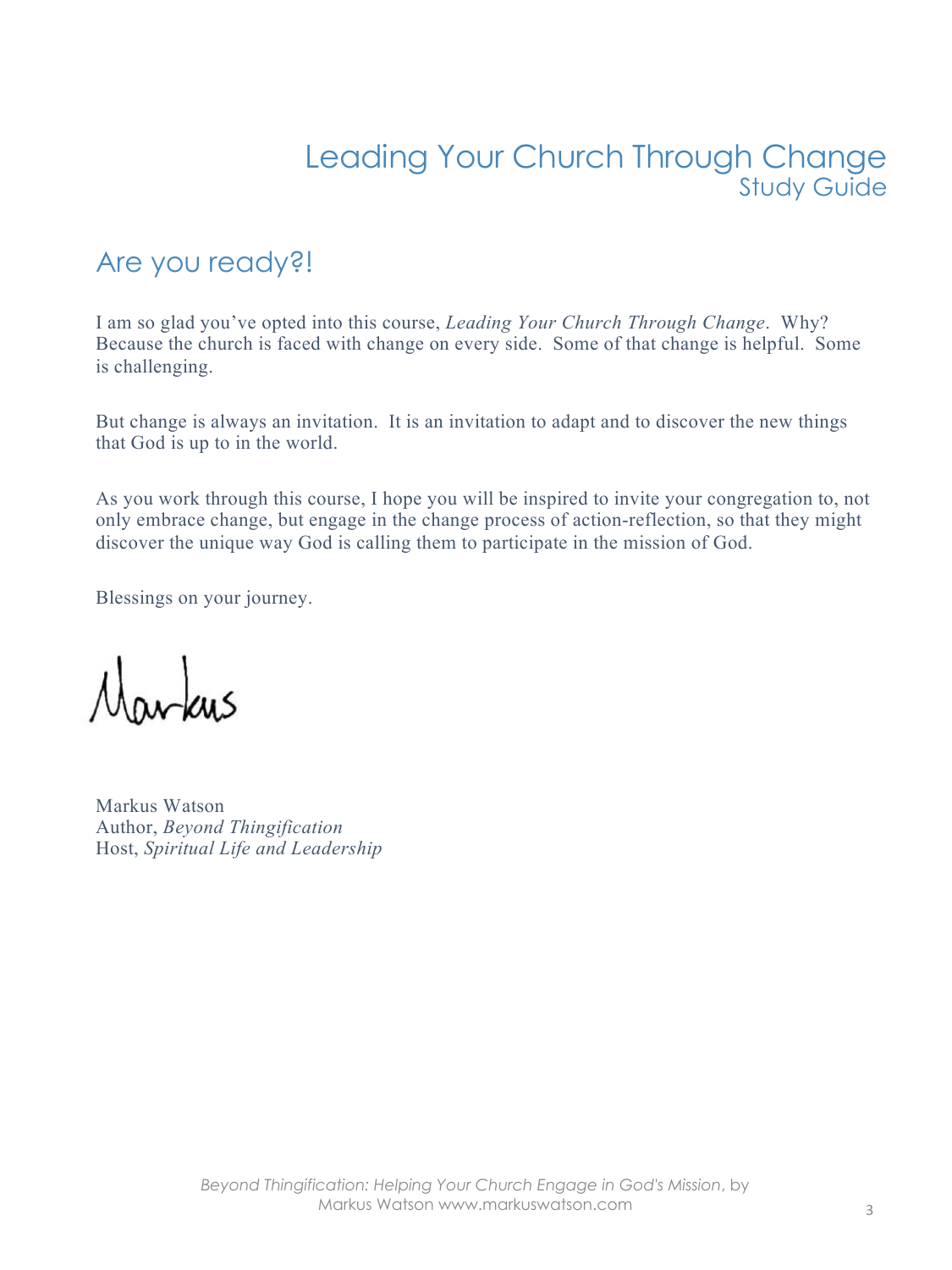### Part 1 The Dangers of Forcing Change

#### Key Concept

Forcing change will lead neither to lasting nor healthy results.

Why forcing change on your people doesn't work:

#### 1. Resistance

- 1. Loss of
- 2. Loss of  $\overline{\phantom{a}}$
- 3. It's \_\_\_\_\_\_\_\_\_\_\_\_\_\_\_
- 4. Take it  $\overline{\phantom{a}}$
- 5. Fear of more

"People do not resist change, per se. People resist loss." --Ronald Heifetz and Marty Linsky, *Leadership on the Line*

#### 2. Resentment

- 1. Loss of \_\_\_\_\_\_\_\_\_\_\_\_
- 2. Loss of
- 3. Loss of \_\_\_\_\_\_\_\_\_\_\_ in the congregation

3. \_\_\_\_\_\_\_\_\_\_\_\_ Commitment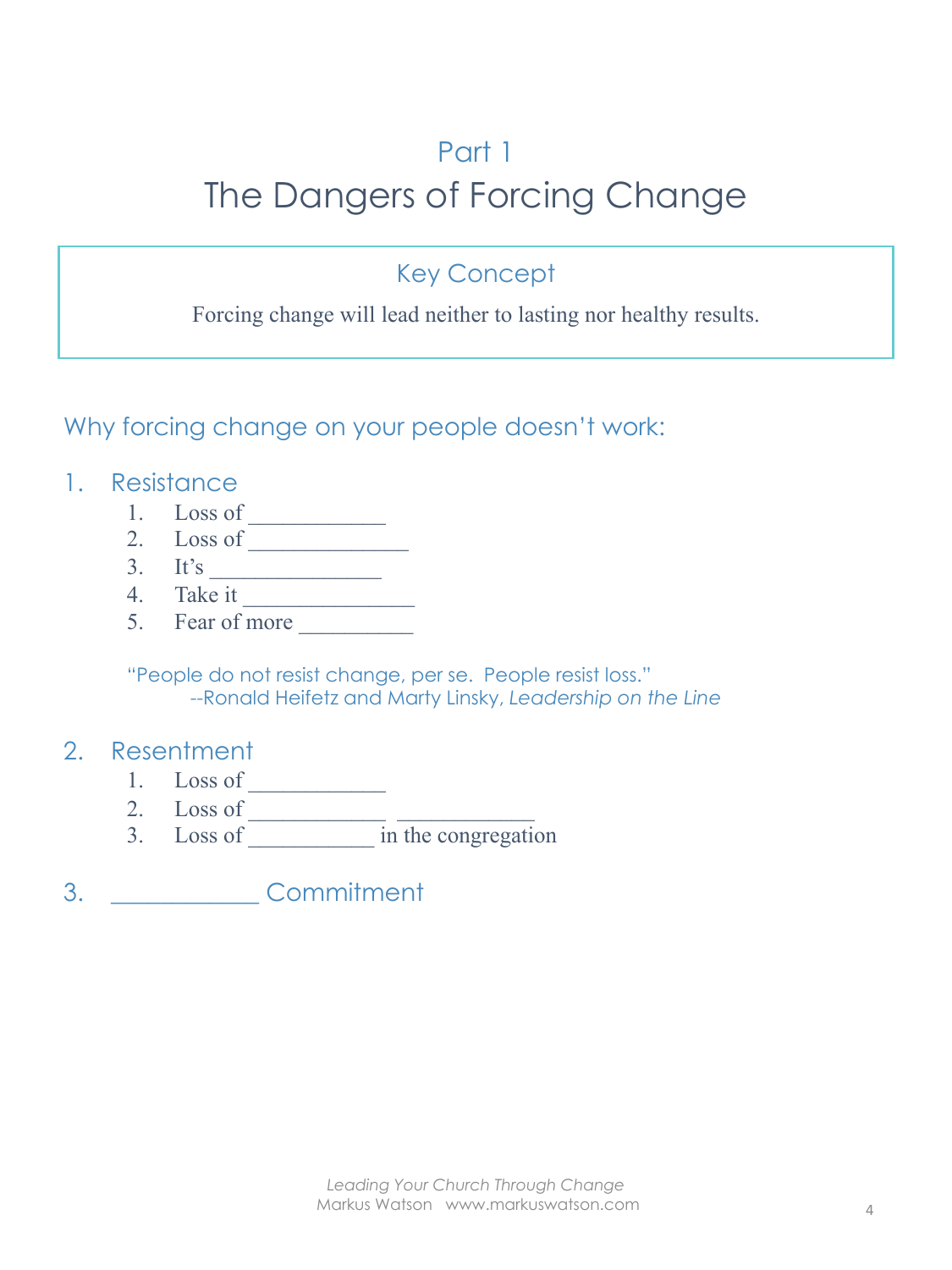### Part 2 Action + Reflection = Transformation

#### Key Concept

For real transformation to occur, people need to engage in a process that involves both taking action and engaging in reflection.

What is action reflection? *(notes)*

**Action** *(notes)*

Reflection *(notes)*

Reflection helps people  $\qquad \qquad$  in the change process.

"Good reflection leads to action, and action is not completed until is has been reflected upon." --Robert Schreiter, *Constructing Local Theologies*

 $\pm$  . The contribution of the contribution of the contribution of the contribution of the contribution of the contribution of the contribution of the contribution of the contribution of the contribution of the contributi

*Leading Your Church Through Change* Markus Watson www.markuswatson.com 5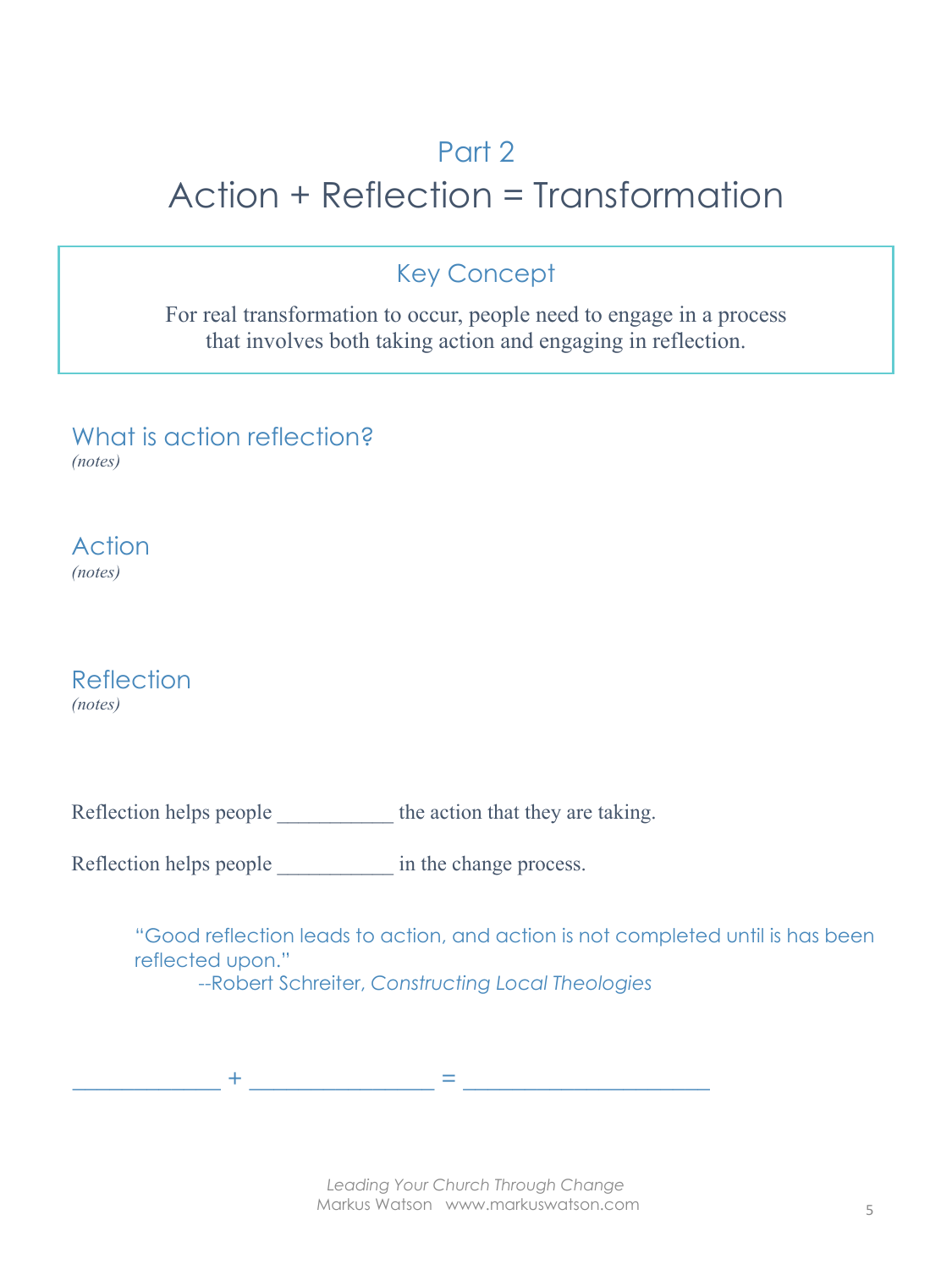### Part 3

# How to Implement Action-Reflection

#### Key Concept

The action-reflection process requires surrender, spiritual maturity, and trust that God is at work in and through the people of God

How to implement the action-reflection process:

- 1. Pick a real
- 2. **\_\_\_\_\_\_\_\_\_\_** a group of people together
- 3. Don't involve
- 4. \_\_\_\_\_\_ good questions
- $5.$
- 6. Determine an \_\_\_\_\_\_\_\_\_\_\_ to take
- 7. Take \_\_\_\_\_\_\_\_\_\_\_\_
- 8. \_\_\_\_\_\_\_\_\_\_\_
- 9. Rinse and \_\_\_\_\_\_\_\_\_\_\_
- 10. **to the change**

| ı<br>,, |
|---------|
|         |